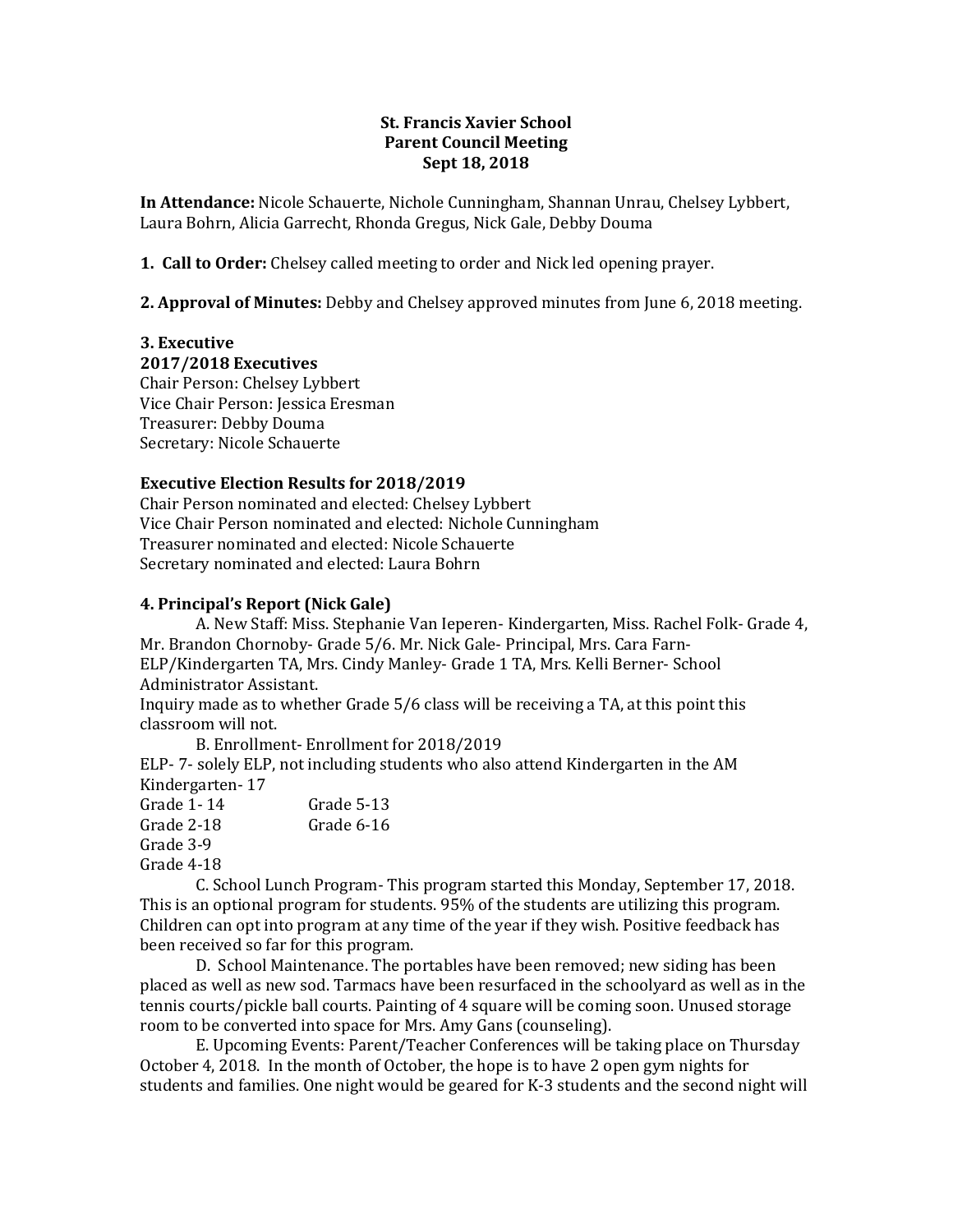be for Grade 4-6 students. Mr. Chornoby is looking at having a 3 on 3-hockey tournament set up from grades 4-6 and a Saturday games day for grades K-3.

F. Upcoming Changes. Daily schedules changes were brought up with staff members to alter daily schedule to allow for a second afternoon recess. Times will be adjusted throughout the day to allow for a 10-minute afternoon recess. If there is any snow on the ground this afternoon recess will commence in the gym where activities and physical literacy will occur and be carried out with the help of Grade 6 students. These changes will be implemented starting next week. This will be a trial run; if many issues arise then schedule will return to normal. Changes in Grade 5/6 classroom, Grade 5 students will be participating in RTI, while Grade 6 students focus on studies for PAT.

G. Future Ideas. There is currently an empty classroom in the school not being used. Nick is looking into using this room as a technology hub. This would be a room where students can have coding clubs, build robots, and use VR goggles. This is a long-term goal. May need to ask parent council for some funding as well as applying for some government technological grants. Current review of Notre Dame Academy- Nick will look at the review and see if in the future our school could be sports based. (Great amenities to our location)

H. Office Renovation. Front office renovation to make a doorway instead of sliding window.

**5. Teacher Report (Rhonda Gregus)** Thank you for the Meet and Greet evening. The supper was delicious. As well, thank you for the FUN DAY at the end of June. Students had so much fun and it was a great day for all.

## **6. Chair Report (Chelsey Lybbert)**

- A. Thank you for all the help and everyone who came to the Welcome Night. Positive feedback. No totals for bottles collected at this point.
- B. Thank you for electing Chelsey to be the Chair Person for Parent Council. Everyone has agreed Chelsey has done an amazing job in this role.
- C. Chelsey wanted to welcome Mr. Gale and all the new staff to our school. Everyone has had very positive feedback about transition and is excited.

#### **7. Treasurer's Report- (Debby Douma)**

Debby reviewed financials of the 2017/2018 year. In fundraising, we collected \$11, 682. Parent Council spent \$15, 077 last year in various activities throughout the year for students. So far this month, parent council has funded the Welcome Night, agendas for students, and school library books. Fundraising ideas and budget for this coming year will be discussed at Fellowship Meeting in October.

#### **8.**

- **A) Fall Fundraiser-** Big Box of Card to be sold or cheque writing campaign. Discussed putting the option for cheque writing campaign on school cash online to give parents option to pay in case they are not participating or want to make a donation other than purchasing the cards. Nicole will discuss this with Kelli Berner to see if this option can be posted on school cash online. Coop Gift Card Program is approved and will run Nov-April. There was a discussion about transaction fees for using the school cash online system. Nick is going to look into how much the fees are.
- **B) Hot Lunch Program Replacement-** Council needs to think of ways to supplement the funds lost from not having the hot lunch program. Healthy Snack Program was also discussed and whether to continue this program. Chelsey has talked to the owners of Booster Juice about having Booster Juice brought to the school. Chelsey